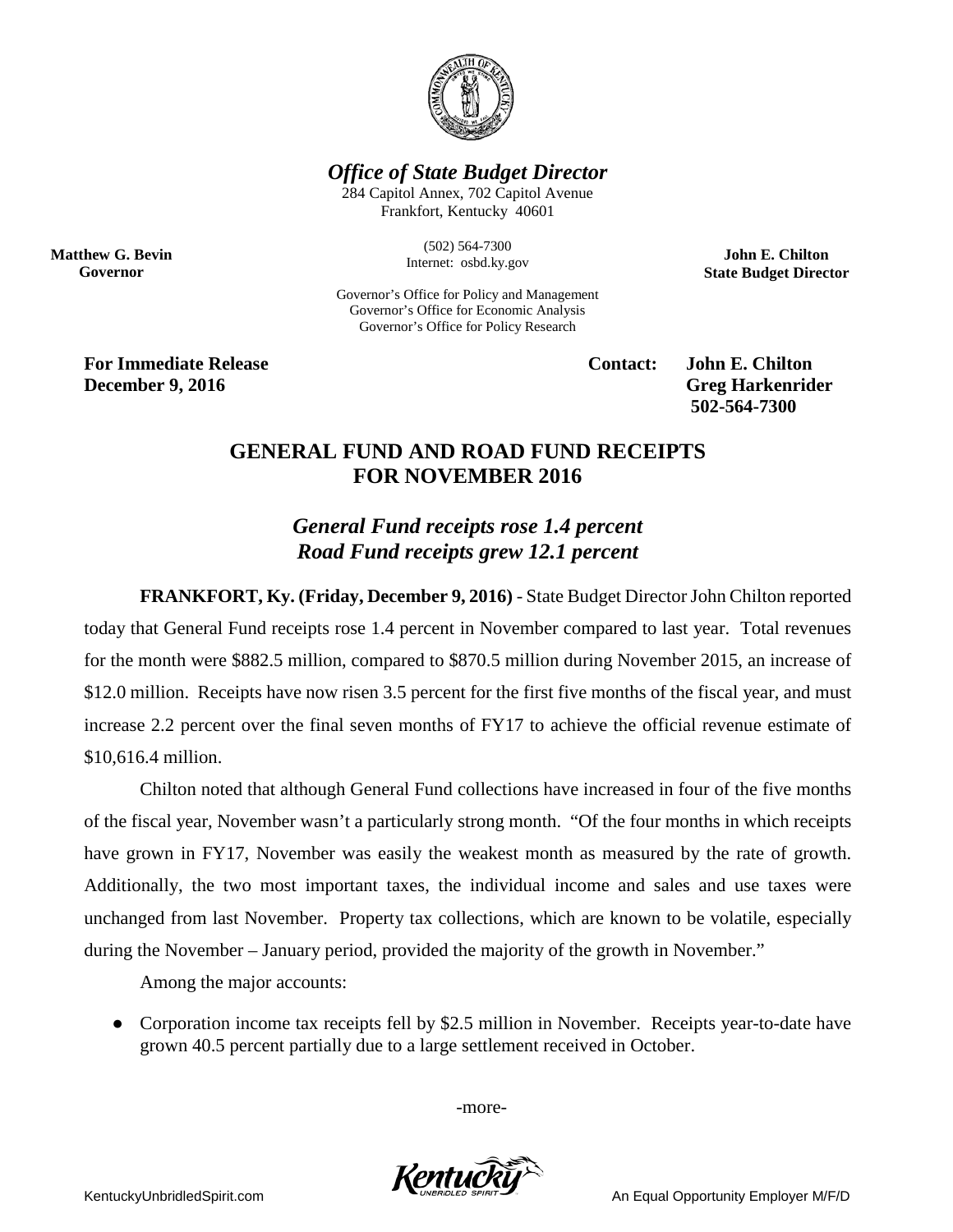- Individual income tax collections grew 0.7 percent in November as all four components of the tax remained essentially flat. Through the first five months of FY17, collections in this tax have increased 4.8 percent.
- Sales and use tax receipts decreased 0.5 percent in November but have grown 1.6 percent for the year.
- Property tax collections rose 8.4 percent for the month and have increased 9.8 percent year-todate. Timing issues continue to affect property tax collections as real and tangible property collections rose sharply.
- Cigarette tax receipts grew 10.7 percent in November but are down 0.8 percent for the first five months of the fiscal year.
- Coal severance tax receipts declined 29.1 percent in November and are down 33.0 percent yearto-date.
- Lottery revenues rose 7.9 percent for the month and are up 6.9 percent for the year.

Road Fund receipts for November totaled \$126.1 million, a 12.1 percent increase from November 2015 levels. Year-to-date Road Fund receipts have grown 2.8 percent. Based on collections through the first five months, Road Fund receipts can fall 5.0 percent over the balance of the fiscal year to meet the official FY17 estimate of \$1,456.9 million.

Motor fuels tax receipts continue to remain in a narrow band, falling 0.6 percent in November. For the fiscal year, collections in this account have increased 1.0 percent. Motor vehicle usage tax collections rose sharply, growing 43.9 percent in November due to a timing issue last November. Yearto-date collections have increased 6.8 percent. License and privilege receipts grew 13.8 percent and nontax receipts fell \$450,000.

**-30-**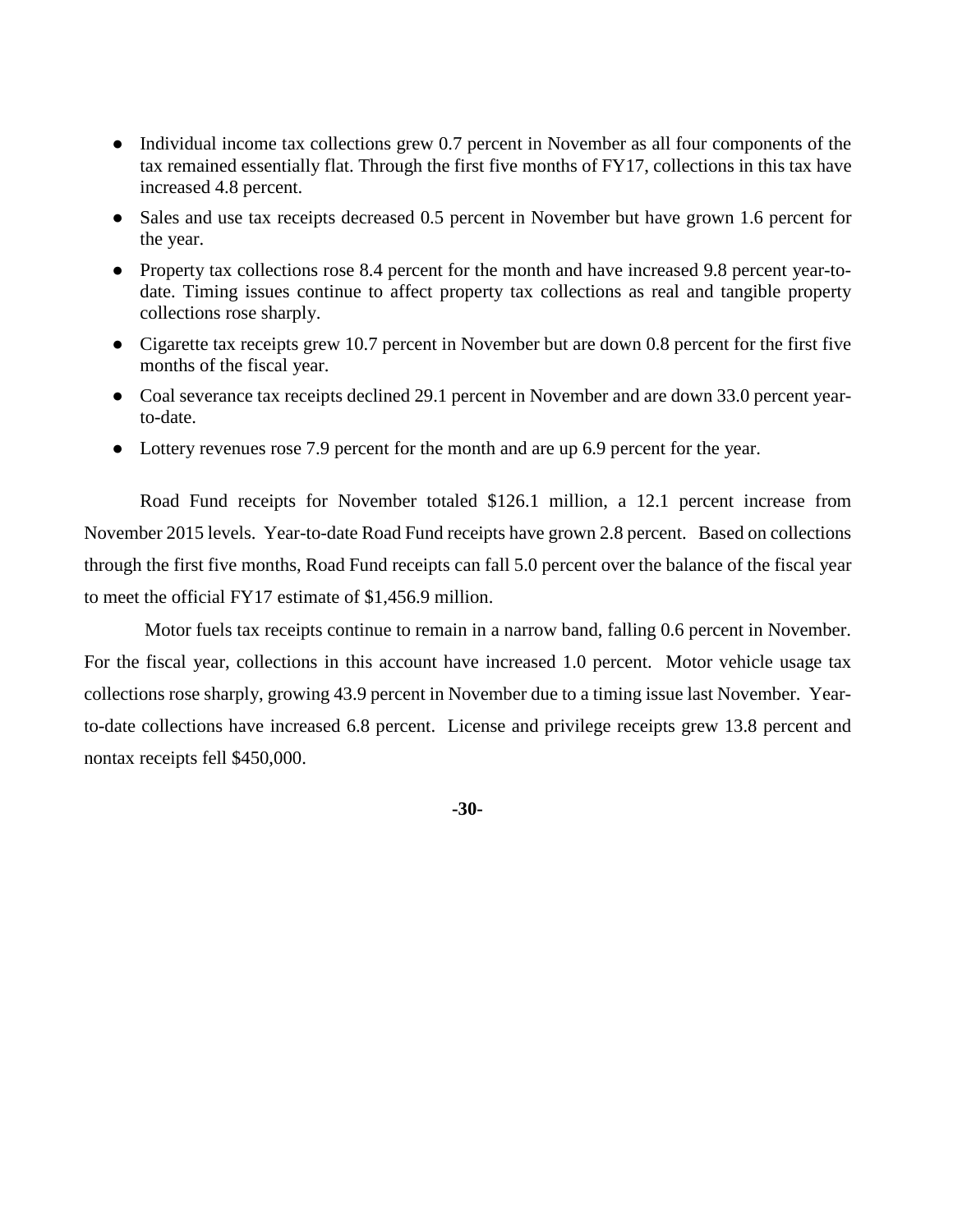## KENTUCKY STATE GOVERNMENT REVENUE 1. GENERAL FUND REVENUE

|                                                           | <b>NOVEMBER</b>          | <b>NOVEMBER</b>          |                      |                           | <b>JULY THROUGH NOVEMBER</b> |                                             |
|-----------------------------------------------------------|--------------------------|--------------------------|----------------------|---------------------------|------------------------------|---------------------------------------------|
|                                                           | 2016                     | 2015                     | % Change             | FY 2017                   | FY 2016                      | % Change                                    |
| <b>TOTAL GENERAL FUND</b>                                 | \$882,466,948            | \$870,511,213            | 1.4%                 | \$4,214,279,254           | \$4,073,556,358              | 3.5%                                        |
| <b>Tax Receipts</b>                                       | \$833,621,471            | \$825,913,226            | 0.9%                 | \$4,072,074,882           | \$3,920,724,024              | 3.9%                                        |
| Sales and Gross Receipts                                  | \$316,841,326            | \$317,321,738            | $-0.2%$              | \$1,700,961,581           | \$1,678,375,682              | 1.3%                                        |
| <b>Beer Consumption</b>                                   | 458,048                  | 506,843                  | $-9.6%$              | 2,735,266                 | 2,936,836                    | $-6.9%$                                     |
| <b>Beer Wholesale</b>                                     | 4,296,669                | 4,825,414                | $-11.0%$             | 26,401,646                | 28,114,106                   | $-6.1%$                                     |
| Cigarette                                                 | 18,037,943               | 16,301,297               | 10.7%                | 94,825,989                | 95,627,819                   | $-0.8%$                                     |
| <b>Distilled Spirits Case Sales</b>                       | 11,798                   | 12,372                   | $-4.6%$              | 60,539                    | 58,786                       | 3.0%                                        |
| Distilled Spirits Consumption                             | 1,081,864                | 1,139,889                | $-5.1%$              | 5,649,805                 | 5,479,842                    | 3.1%                                        |
| <b>Distilled Spirits Wholesale</b>                        | 3,401,533                | 3,559,474                | $-4.4%$              | 17, 159, 735              | 16,406,862                   | 4.6%                                        |
| Insurance Premium                                         | 24,082                   | 0                        | $---$                | 46,686,653                | 45,779,468                   | 2.0%                                        |
| Pari-Mutuel<br>Race Track Admission                       | 403,213<br>2,289         | 336,462<br>700           | 19.8%<br>227.1%      | 1,841,178                 | 1,517,203                    | 21.4%<br>$-23.1%$                           |
| Sales and Use                                             | 280,578,889              | 281,963,741              | $-0.5%$              | 91,961<br>1,462,020,661   | 119,654<br>1,438,313,315     | 1.6%                                        |
| Wine Consumption                                          | 244,832                  | 255,576                  | $-4.2%$              | 1,261,320                 | 1,206,422                    | 4.6%                                        |
| Wine Wholesale                                            | 1,395,838                | 1,484,339                | $-6.0%$              | 7,035,757                 | 6,830,769                    | 3.0%                                        |
| <b>Telecommunications Tax</b>                             | 5,150,179                | 5,144,038                | 0.1%                 | 26,057,310                | 26,860,811                   | $-3.0%$                                     |
| <b>Other Tobacco Products</b>                             | 1,752,351                | 1,791,593                | $-2.2%$              | 9,131,920                 | 9,117,776                    | 0.2%                                        |
| Floor Stock Tax                                           | 1,798                    | 0                        | $---$                | 1,841                     | 6,012                        | $-69.4%$                                    |
| License and Privilege                                     | \$114,983                | \$1,253,127              | $-90.8%$             | (\$1,316,850)             | \$1,327,931                  | $-199.2%$                                   |
| Alc. Bev. License Suspension                              | 27,453                   | 32,700                   | $-16.0%$             | 202,953                   | 223,725                      | $-9.3%$                                     |
| <b>Corporation License</b>                                | 186                      | 5.402                    | $-96.6%$             | (12, 132)                 | 30,683                       |                                             |
| <b>Corporation Organization</b>                           | 0                        | 995                      | $-100.0%$            | 921,997                   | 91,685                       | 905.6%                                      |
| Occupational Licenses                                     | 11,241                   | 12,772                   | $-12.0%$             | 58,048                    | 76,341                       | $-24.0%$                                    |
| Race Track License                                        | 6,475                    | 0                        | $---$                | 128,975                   | 160.000                      | $-19.4%$                                    |
| <b>Bank Franchise Tax</b><br>Driver License Fees          | 10,802<br>58,826         | 1,146,910<br>54,348      | $-99.1%$<br>8.2%     | (2,917,413)<br>300,722    | 462,863<br>282,634           | 6.4%                                        |
|                                                           |                          |                          |                      |                           |                              |                                             |
| <b>Natural Resources</b>                                  | \$11,192,232             | \$15,331,536             | $-27.0%$             | \$53,850,499              | \$77,136,422                 | $-30.2%$                                    |
| Coal Severance                                            | 8,782,780                | 12,384,701               | $-29.1%$             | 41,654,615                | 62,161,726                   | -33.0%                                      |
| Oil Production                                            | 446,114                  | 445,545                  | 0.1%                 | 2,060,522                 | 2,507,074                    | $-17.8%$                                    |
| <b>Minerals Severance</b><br><b>Natural Gas Severance</b> | 1,514,175<br>449,163     | 1,741,860<br>759,431     | $-13.1%$<br>$-40.9%$ | 8,105,103<br>2,030,259    | 8,906,505<br>3,561,117       | $-9.0%$<br>$-43.0%$                         |
|                                                           |                          |                          |                      |                           |                              |                                             |
| Income                                                    | \$327,207,653            | \$326,068,725            | 0.3%                 | \$2,024,824,737           | \$1,886,470,161              | 7.3%                                        |
| Corporation                                               | 2,181,966                | 4,676,746                | $-53.3%$             | 181,411,750               | 129, 156, 379                | 40.5%                                       |
| Individual                                                | 318,875,343              | 316,793,664              | 0.7%                 | 1,775,986,981             | 1,694,720,764                | 4.8%                                        |
| <b>Limited Liability Entity</b>                           | 6,150,345                | 4,598,315                | 33.8%                | 67,426,006                | 62,593,018                   | 7.7%                                        |
| Property<br><b>Building &amp; Loan Association</b>        | \$173.461.721<br>0       | \$160,068,705            | 8.4%<br>---          | \$266,377,860             | \$242,685,539                | 9.8%                                        |
| General - Real                                            | 116,091,347              | (279)<br>107,729,129     | 7.8%                 | 16,633<br>117,678,992     | (279)<br>109,943,696         | $\hspace{0.05cm}---\hspace{0.05cm}$<br>7.0% |
| General - Tangible                                        | 52,637,871               | 46,922,546               | 12.2%                | 96,591,048                | 85, 164, 431                 | 13.4%                                       |
| Omitted & Delinguent                                      | 1,999,448                | 1,632,513                | 22.5%                | 4,048,900                 | 821,743                      | 392.7%                                      |
| <b>Public Service</b>                                     | 2,302,433                | 3,221,975                | $-28.5%$             | 47,611,735                | 46, 188, 158                 | 3.1%                                        |
| Other                                                     | 430,622                  | 562,820                  | $-23.5%$             | 430,553                   | 567,791                      | $-24.2%$                                    |
| Inheritance Tax                                           | \$2.848.142              | \$3.759.023              | $-24.2%$             | \$17,241,960              | \$24,312,162                 | $-29.1%$                                    |
|                                                           |                          |                          |                      |                           |                              |                                             |
| Miscellaneous<br><b>Legal Process</b>                     | \$1,955,415<br>1,125,343 | \$2,110,372<br>1,278,806 | $-7.3%$<br>$-12.0%$  | \$10,135,095<br>5,658,402 | \$10,416,128<br>6,250,868    | $-2.7%$<br>$-9.5%$                          |
| T. V. A. In Lieu Payments                                 | 830,072                  | 848,556                  | $-2.2%$              | 4,432,909                 | 4,179,919                    | 6.1%                                        |
| Other                                                     | 0                        | (16,990)                 |                      | 43,784                    | (14, 659)                    |                                             |
| <b>Nontax Receipts</b>                                    | \$48,741,700             | \$44,432,071             | 9.7%                 | \$140,099.241             | \$149,171,398                | $-6.1%$                                     |
| Departmental Fees                                         | 1,186,446                | 1,537,257                | $-22.8%$             | 5.626.377                 | 6,074,249                    | $-7.4%$                                     |
| PSC Assessment Fee                                        | 9,416                    | 1,543                    | 510.4%               | 13,031,500                | 10,867,953                   | 19.9%                                       |
| Fines & Forfeitures                                       | 1,505,822                | 1,723,544                | $-12.6%$             | 7,929,086                 | 9,109,932                    | $-13.0%$                                    |
| Income on Investments                                     | (106, 021)               | (66, 586)                |                      | (205, 545)                | (319.956)                    |                                             |
| Lottery                                                   | 20,500,000               | 19,000,000               | 7.9%                 | 98,127,129                | 91,778,429                   | 6.9%                                        |
| Sale of NOx Credits<br>Miscellaneous                      | 0<br>25,646,037          | 0<br>22,236,313          | ---<br>15.3%         | 0<br>15,590,695           | 0<br>31,660,791              | $-50.8%$                                    |
|                                                           |                          |                          |                      |                           |                              |                                             |
| <b>Redeposit of State Funds</b>                           | \$103,777                | \$165,917                | $-37.5%$             | \$2,105,130               | \$3,660,935                  | $-42.5%$                                    |